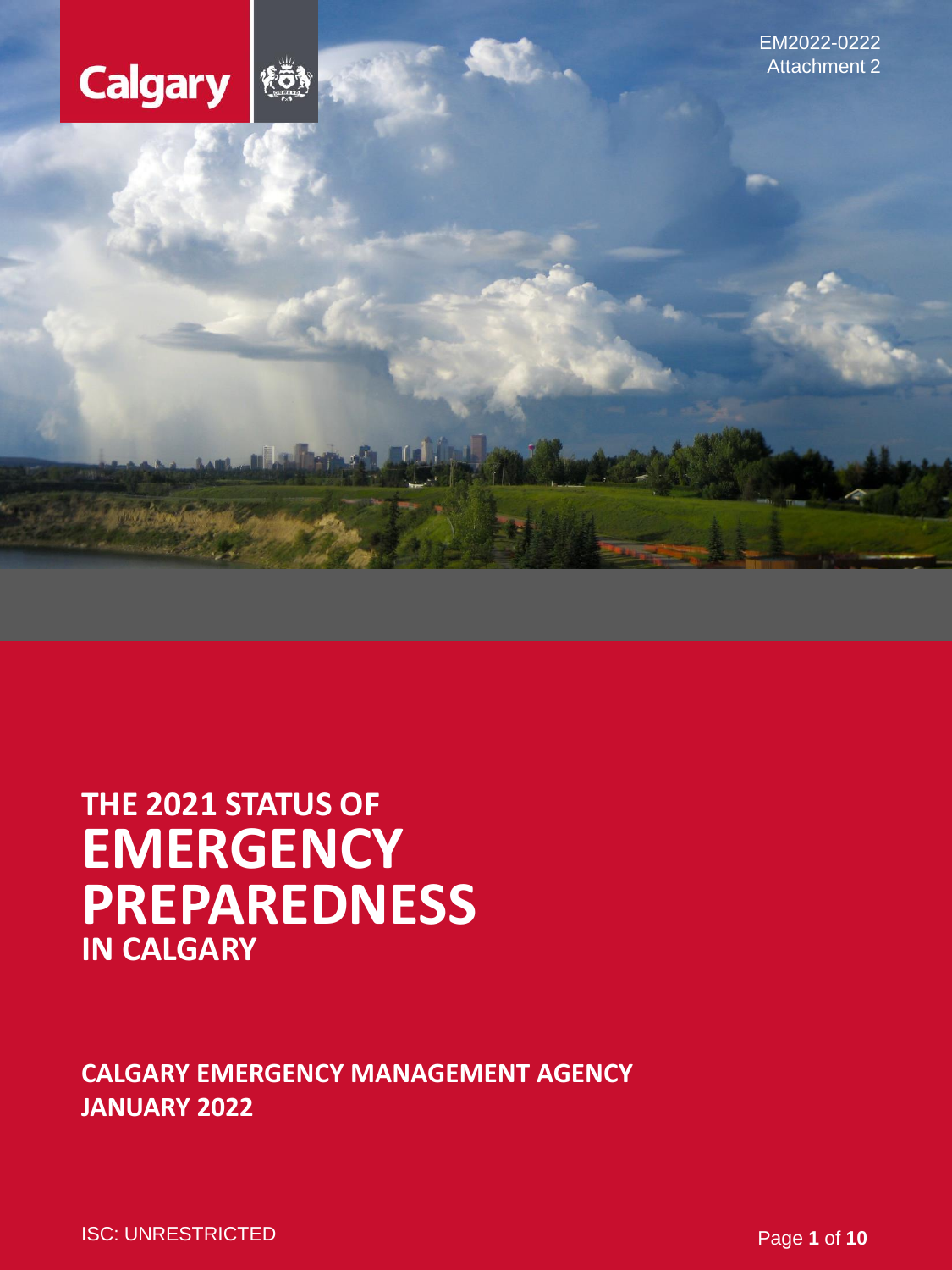# **SAFER NEIGHBOURHOODS**

#### SAFER, MORE RESILIENT NEIGHBOURHOODS.

The Calgary Emergency Management Agency (CEMA) focuses its work on the core pillars of emergency management: prevention, mitigation, preparedness, response, and recovery. This work directly contributes to two Council priorities: Safe and Inspiring Neighbourhoods and A Healthy and Green City. Through these efforts, CEMA also helps to foster safe and resilient communities.

CEMA and its 60+ member agencies work together to implement strategies focused on decreasing disaster risks and increasing the resilience of people, property, and systems. The foundation of this process is the Disaster Risk Assessment which provides a shared understanding of the risks in Calgary and focuses attention on those with the highest priority. This allows us to take a proactive and whole of society approach to managing risks instead of waiting for disasters to occur and then responding.



Summer 2021 saw the convergence of five separate risks that stretched the limits of CEMA's capacity. As a result of its extensive pre-planning, collaborative processes and preparedness activities, CEMA was able to successfully manage the short-term acute events in concert with our Agency members.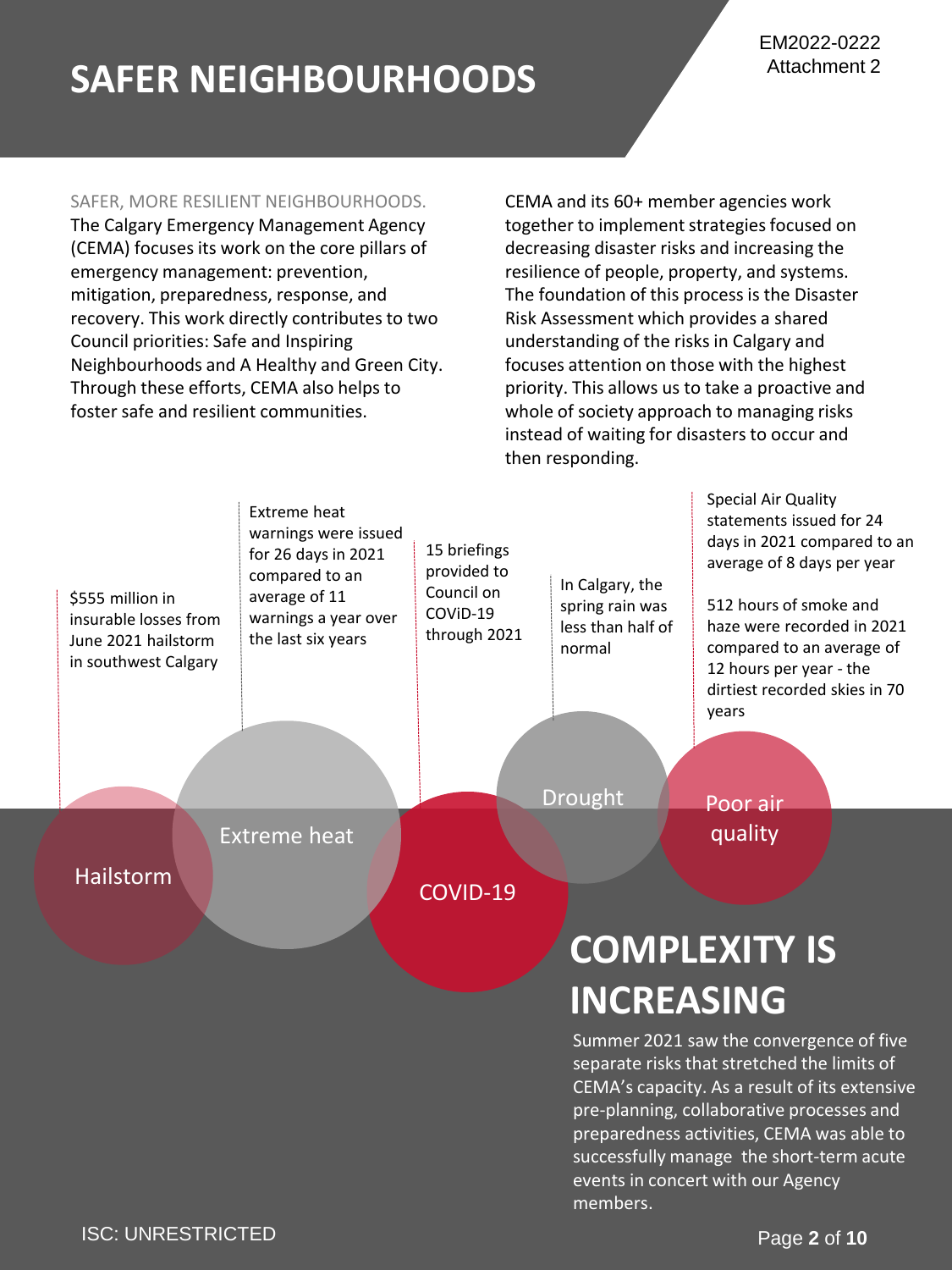# **MANAGING RISK**

UNDERSTANDING CALGARY'S RISKS. The 2018 Disaster Risk Assessment assessed a total of 65 individual hazards and threats that pose a risk to Calgary. Over the course of the 2019-2022 business cycle, CEMA is providing City Council with an in-depth understanding of Calgary's disaster risk environment and the work The City of Calgary and our Agency members are doing to address Calgary's high-risk hazards. This Assessment also informs our planning and operations, as well as the prevention and mitigation work of our Agency members.

# **CALGARY'S HIGH RISKS**

### **Natural Risks**

- Blizzard
- Extreme cold
- Flooding Bow River
- Flooding Elbow River
- Heavy rain
- Hydrological drought
- Tornado
- Winter storms



### **Risk Drivers**

- Aging infrastructure
- Climate change
	- Ecosystem degradation
- Poverty
- Increased exposure to hazards Urbanization

### **Human-Caused Risks**

- Critical infrastructure failure/disruption
- Dam breach Bow River
- Dam breach Elbow River
- Hostage incident
- Mass casualty attack
- Major rail incident
- Severe pandemic
	- Aging population
	- System interdependency
	- Growing inequality
	- Rising distrust of experts
	-

## **PRESENTATIONS TO COUNCIL**

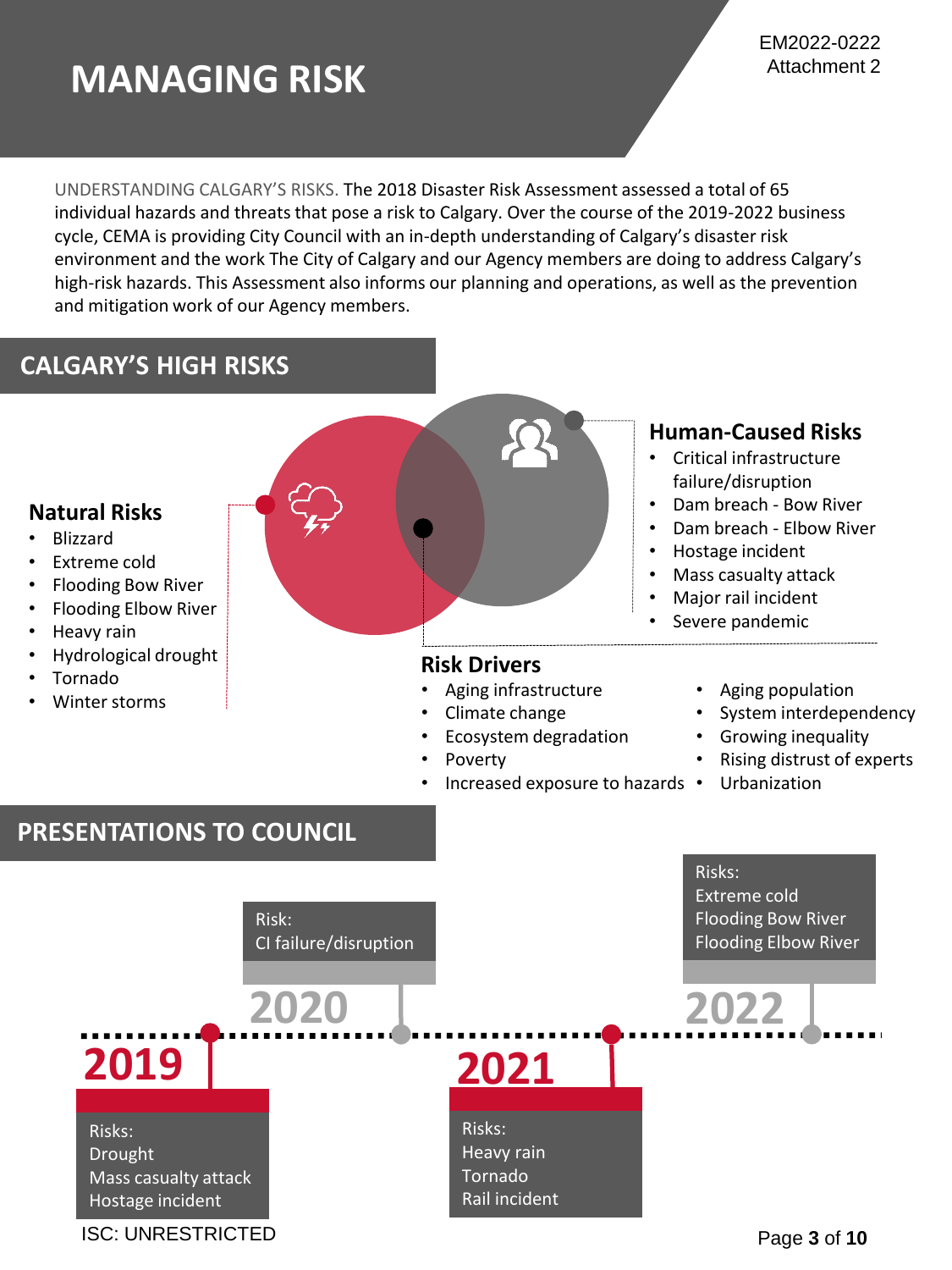# **CALGARY'S RISK LANDSCAPE**

**MEDIUM**

**RISKS**

- **Extreme heat**
- Extreme solar storm
- Loss of major transportation corridor
- Major active shooter incident
- Major basement seepage flooding
- Major bomb threat incident
- Major bridge failure/interruption
- Major civil disobedience
- Major cyber attack
- Major electric power blackout
- Major hazmat incident
- Major incident of data fraud/theft
- Major industrial accident
- Major mass gathering incident
- Major riot
- Major road accident
- Major sanitary forecmain failure (lift station)
- Flooding ice jam
- Major aircraft incident
- Major cyber attack technology as target
- Major forcemain failure (purple pipe)
- Major forcemain failure (sludge)
- Major freezing precipitation
- Major gas main break
- Major labour action
- Major pipeline incident along AER regulated lines
- Major pipeline incident along Trans-Northern Pipeline to Calgary airport
- Major sanitary failure next to a water body
- Major water contamination watershed spills
- Major water shortage
- Major earthquake (magnitude 4.0+)
- Moderate pandemic
- Severe fog
- Treated effluent pump station failure (purple pipe)
- Poor air quality
- Severe storm hail
- Severe storm lightning
- Severe storm thunderstorms
- Severe storm wind
- Major solar storm
- Major stormwater backup flooding
- Major structure fire
- Major security incident at City facility
- Major supply chain interruption
- Major telecommunications failure
- Major transit rail incident
- Major water contamination distribution system
- Major water contamination widespread forest fire
- Major wildland/urban interface fire
- Water distribution infrastructure failure



**VERY LOW RISK**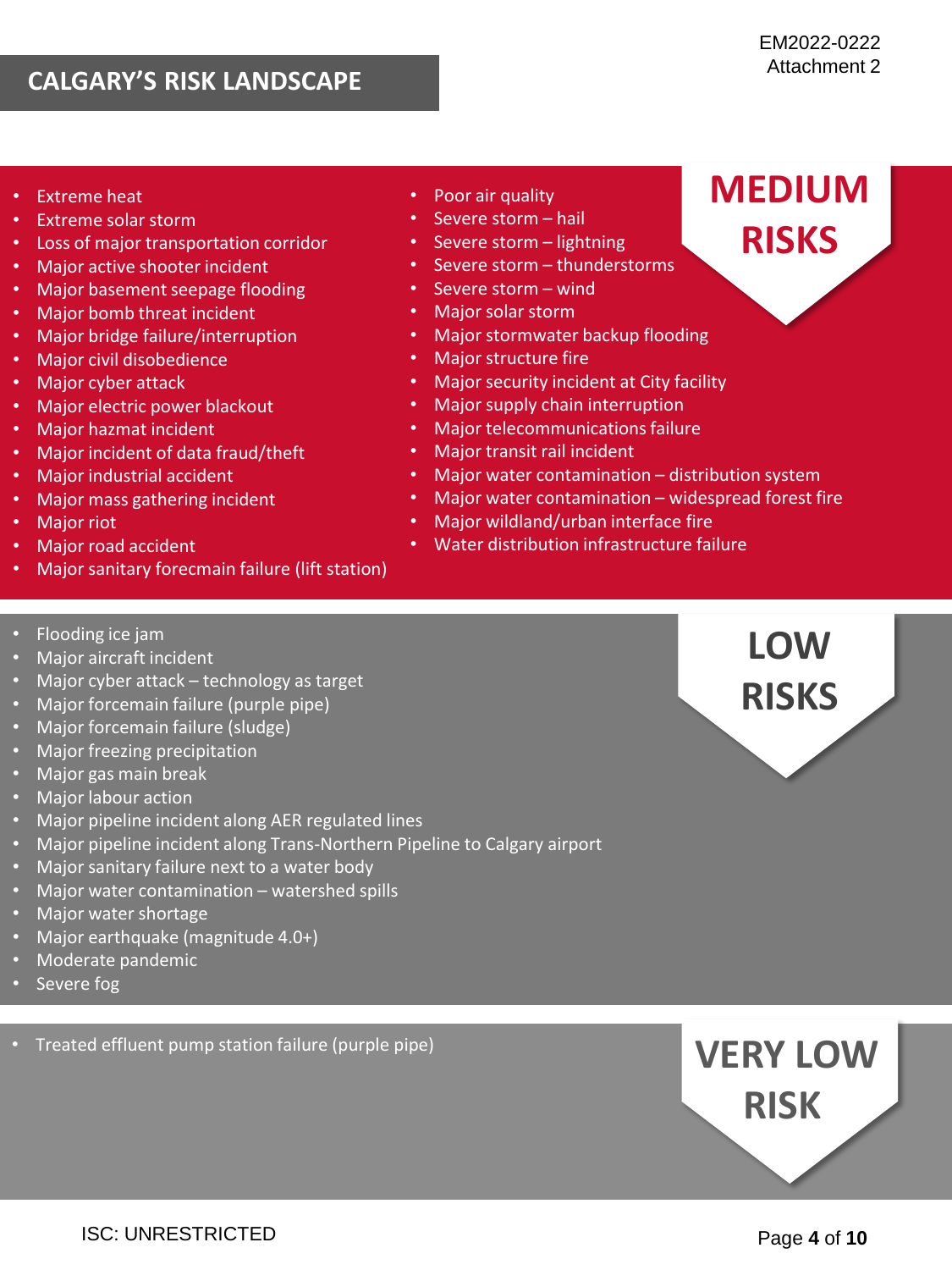# **RISKS IN PROFILE**

|                              | <b>SEVERE SUMMER WEATHER</b>                                                                                                                                                                                                                                                                                                                                                                                                                                                | <b>MAJOR RAIL INCIDENT</b>                                                                                                                                                                                                                                                                                                                                                                                                                                                                                                                                 |
|------------------------------|-----------------------------------------------------------------------------------------------------------------------------------------------------------------------------------------------------------------------------------------------------------------------------------------------------------------------------------------------------------------------------------------------------------------------------------------------------------------------------|------------------------------------------------------------------------------------------------------------------------------------------------------------------------------------------------------------------------------------------------------------------------------------------------------------------------------------------------------------------------------------------------------------------------------------------------------------------------------------------------------------------------------------------------------------|
|                              | On 2021 May 25, CEMA presented a report on<br>severe summer weather to the Emergency<br>Management Committee<br>Severe summer storms can include heavy                                                                                                                                                                                                                                                                                                                      | On 2021 December 03, CEMA presented a<br>report on major rail incidents to the<br><b>Emergency Management Committee.</b><br>Major rail incidents include collisions,                                                                                                                                                                                                                                                                                                                                                                                       |
|                              | rain, flooding, hail, wind, and tornadoes.                                                                                                                                                                                                                                                                                                                                                                                                                                  | derailments, fire, explosion, release of<br>dangerous goods, and rail security<br>incidents.                                                                                                                                                                                                                                                                                                                                                                                                                                                               |
| <b>KEY</b><br><b>FACTORS</b> | Calgary is located in an area of high risk<br>for tornadic activity and severe storms.<br>Tornadoes are rare but potentially<br>catastrophic events. Severe summer<br>storms occur every year and hail is one of<br>the costliest hazards in terms of insured<br>losses. The impacts of these events can<br>include evacuations, power outages,<br>damage to property, blowing debris,<br>injuries, loss of life, service disruptions,<br>and significant insurable losses. | Calgary is the hub of several major rail<br>networks and is vulnerable to a rail<br>incident due to major rail lines spread<br>throughout the city. Dangerous goods<br>carried through Calgary can be toxic,<br>corrosive, flammable, or explosive.<br>Impacts could include fatalities, injuries,<br>building damage, evacuations, service<br>delays, business closures, and traffic<br>rerouting. Rail supports economic activity<br>and delays to the rail transport system due<br>to a major incident could result in<br>significant economic impacts. |
| <b>TRENDS</b>                | Every one to two years, extreme<br>hailstorms occur within 50km of Calgary<br>and, since 1991, there have been five<br>extremely damaging and costly hail<br>events. Additionally, Alberta averages 12<br>to 15 confirmed tornadoes per year.                                                                                                                                                                                                                               | Between 2010 and 2019, there was a<br>steady increase in the average length of<br>trains, total tonnage of goods shipped, and<br>total number of carloads carrying<br>dangerous goods. The shipment of fuel oil<br>and crude oil moved by rail tripled from<br>2011 to 2019.                                                                                                                                                                                                                                                                               |
| <b>MITIGATION</b>            | In 2021, CEMA developed a Spring and<br>Summer Severe Storm Incident Response<br>Plan and Tornado Incident Response Plan<br>in concert with Agency members<br>responsible for response to the impacts<br>of storm events. The City developed a<br>Best Available Refuge Area program to<br>direct staff and citizens to safe spaces in<br>City facilities during a tornado.                                                                                                 | CEMA partnerships with Canadian National<br>Railway and Canadian Pacific Railway allow<br>for collaboration in public education,<br>training, exercises, and emergency<br>response planning. The Development in<br>Rail Corridor Policy guides development<br>next to freight rail corridors by proactively<br>managing some of the risk, specifically<br>physical impact and noise.                                                                                                                                                                       |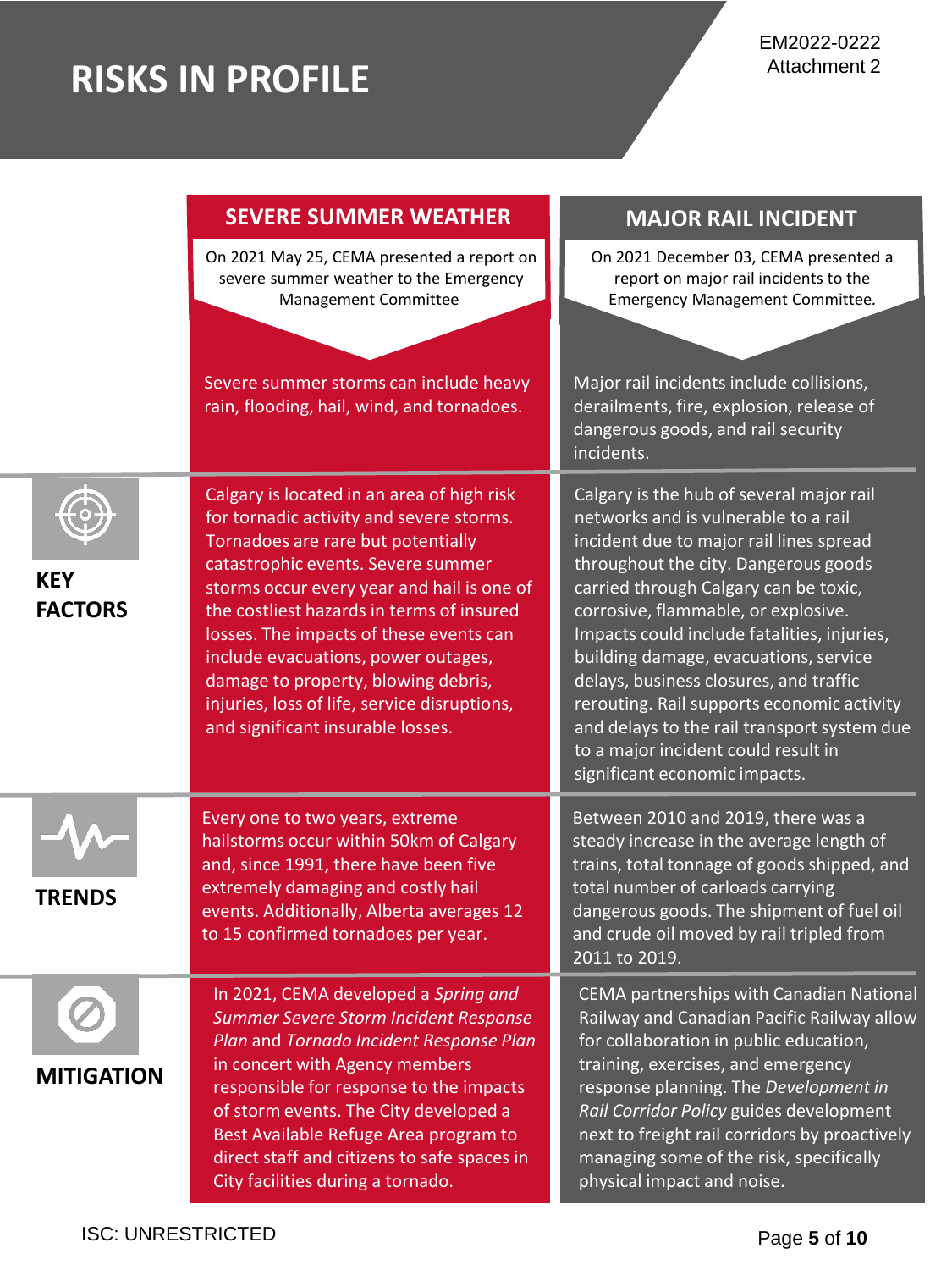# **COVID-19 COORDINATION**

Since COVID took hold in March 2020, CEMA has continued to support our Agency members through a myriad of challenges. Leveraging the fundamentals skills in emergency management we brought Agency members together to

collaborate and solve challenging problems using nontraditional resources. CEMA and the Agency provided additional emerging services where our involvement in the service delivery would have a direct and positive impact on the citizens.

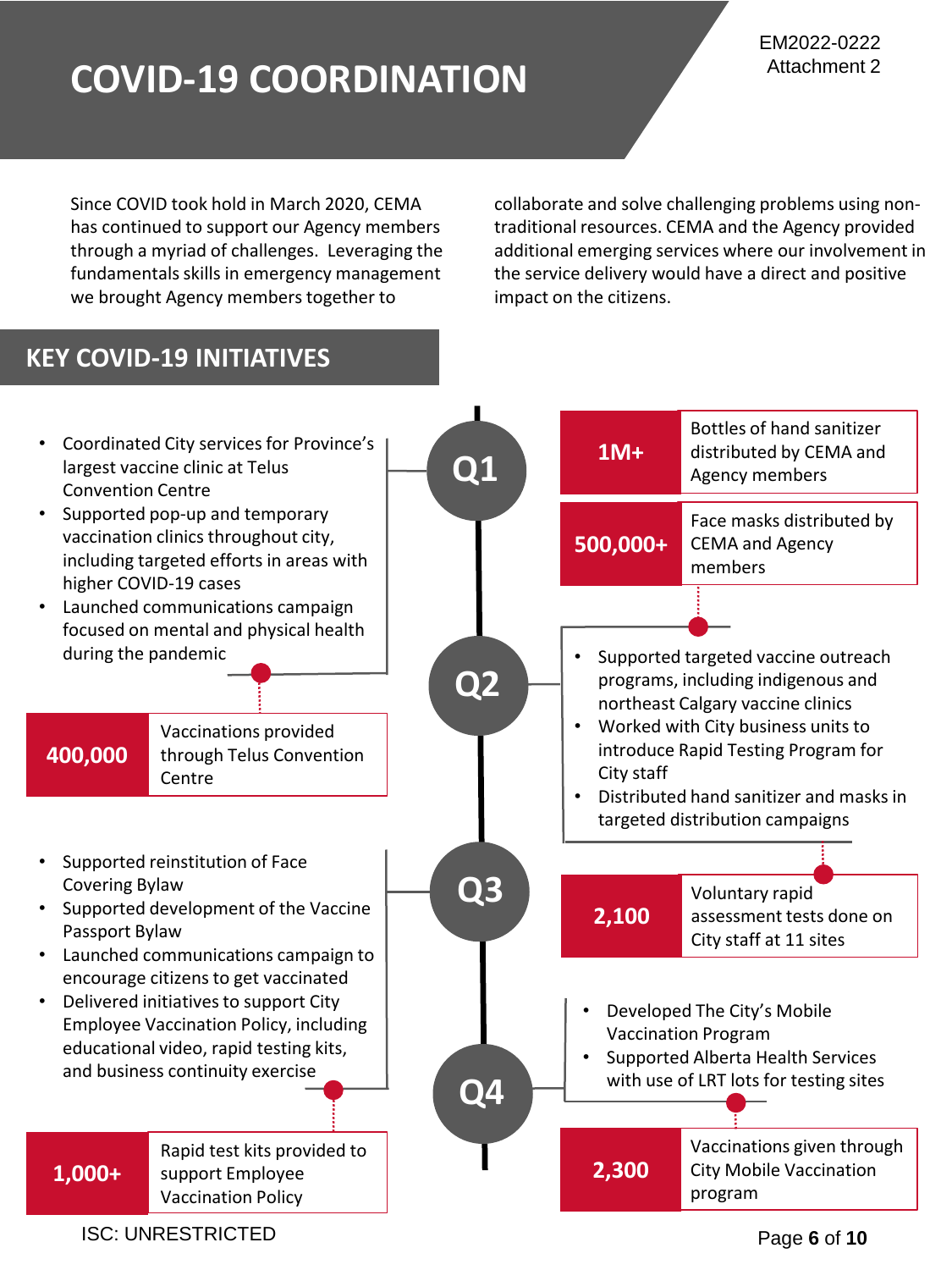#### *Samples from The City's 2021 communication campaigns*

#### EM2022-0222 Attachment 2





### **STRENGTH IN COLLABORATION**

ENGAGING THE EXPERTS. Throughout the pandemic response, CEMA has connected with subject matter experts to help guide policy and program decisions. Through the University of Calgary Advisory Committee with the O'Brien Institute of Public Health, CEMA has engaged academics and researchers to help The City and Council better understand a range of health and social issues.

The COVID-19 Strike Team is a crossorganizational working group collaborating to reduce the impact of COVID-19 through monitoring and responding to leading indicators. Representatives from CEMA, health, academic, business, and communications arenas regularly connect to identify when new, modified, and targeted health and communication approaches are needed.

CONNECTING AGENCY MEMBERS. Supporting our Agency members in managing their services through the challenges and changes brought by COVID-19 has been a key component of CEMA's work. Throughout the various waves, we have provided opportunities for members to learn what others are doing and find help in resolving issues through our regular check-ins. We offered specialized support in getting questions answered through our Situational Awareness Officer. Using dashboards and advisory reports, we have kept our members informed regularly of the status of City operations and changes they need to be aware of for their operations.

### **PROTECTING CITY SERVICES**

#### ENSURING CONTINUITY OF ESSENTIAL

SERVICES. CEMA utilized its Business Continuity Coordinator Network and Calgary Critical Infrastructure Network to prioritize services, distribute guidance, and solicit impact information to successfully manage COVID-19 within Calgary's essential and critical systems.

These groups were developed before COVID-19 to ensure a common understanding of critical services and establish collaborative networks necessary to respond to complex ISC: UNRESTRICTED Page **7** of **10** 

disasters . This work contributed to the resiliency of our critical services during the pandemic and will continue to do so moving forward.

CEMA hosted an exercise for the Corporation to stress test workforce business continuity strategies, identify common concerns, and pursue common mitigation strategies. This contributed to the new rapid testing program along with the reintroduction of the Agency dashboard to keep a pulse on critical services.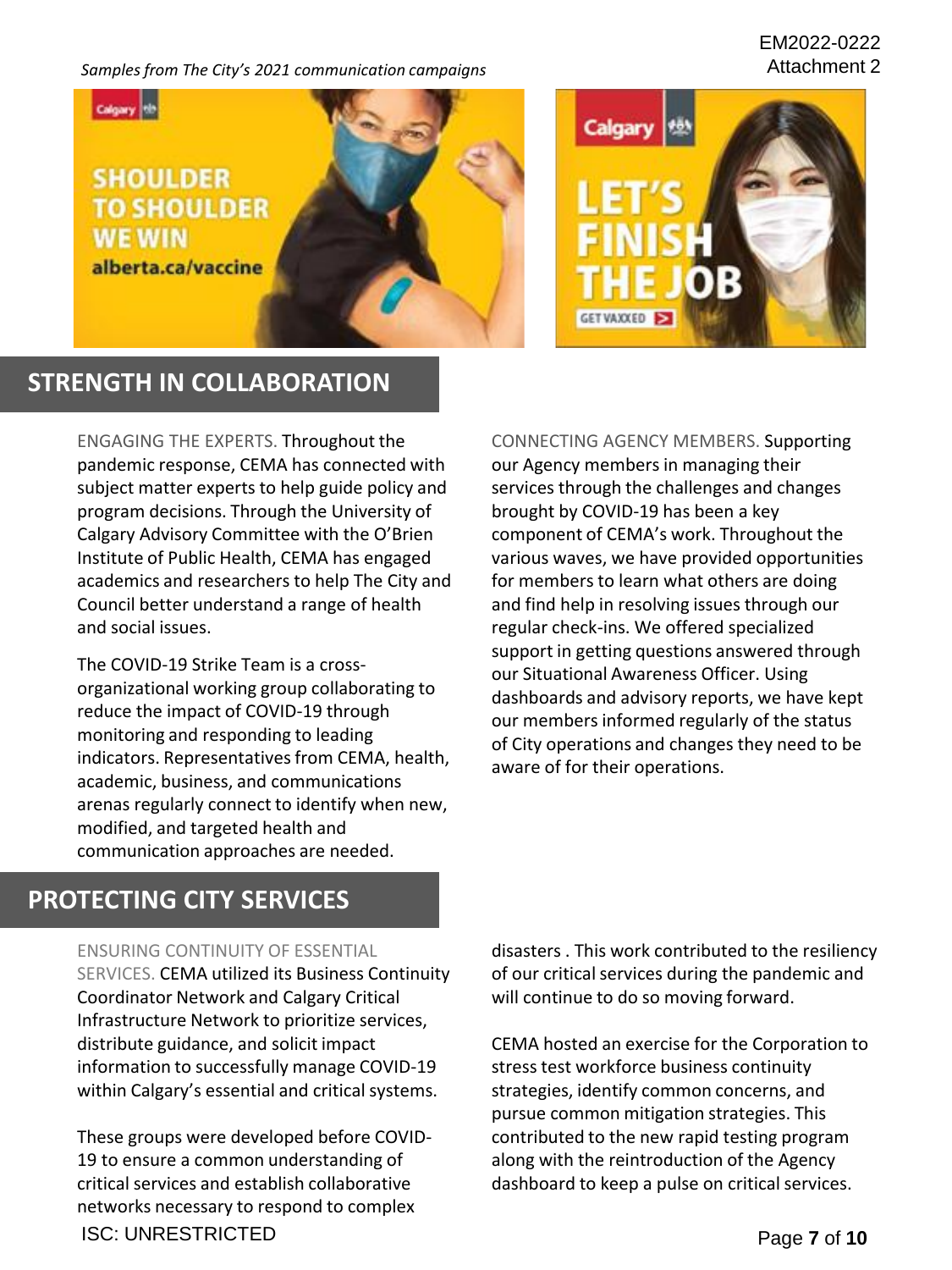

# **IN OUR COMMUNITIES**

BOOSTING VACCINE UPTAKE. The City funded a mobile vaccine outreach initiative that began in September 2021. Through 311, communities were able to request a mobile unit for their neighbourhood or event. Units were also stationed at high-traffic areas and events to help boost vaccine uptake and improve accessibility to vaccinations.

#### MEETING COMMUNITY NEEDS. CEMA

participated in a number of community tables, including the Calgary East Zone Newcomers Collaborative, to better understand specific needs and support information sharing. Through these ongoing conversations, CEMA was able to connect communities with the resources they needed, including temporary vaccination sites, hand sanitizer, and masks.





Support transition into new normal and shift to other emergency management priorities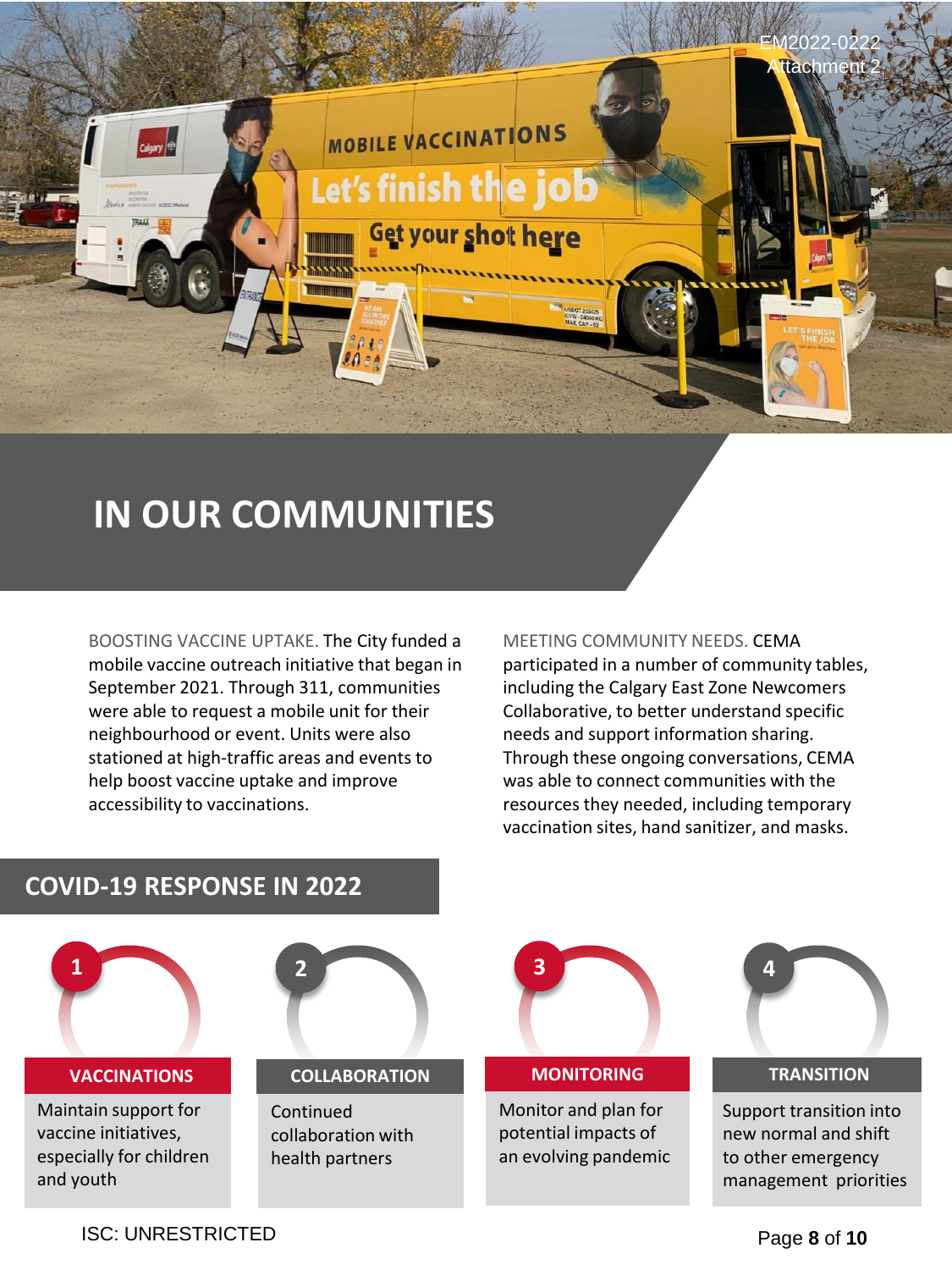# **2021 HIGHLIGHTS**